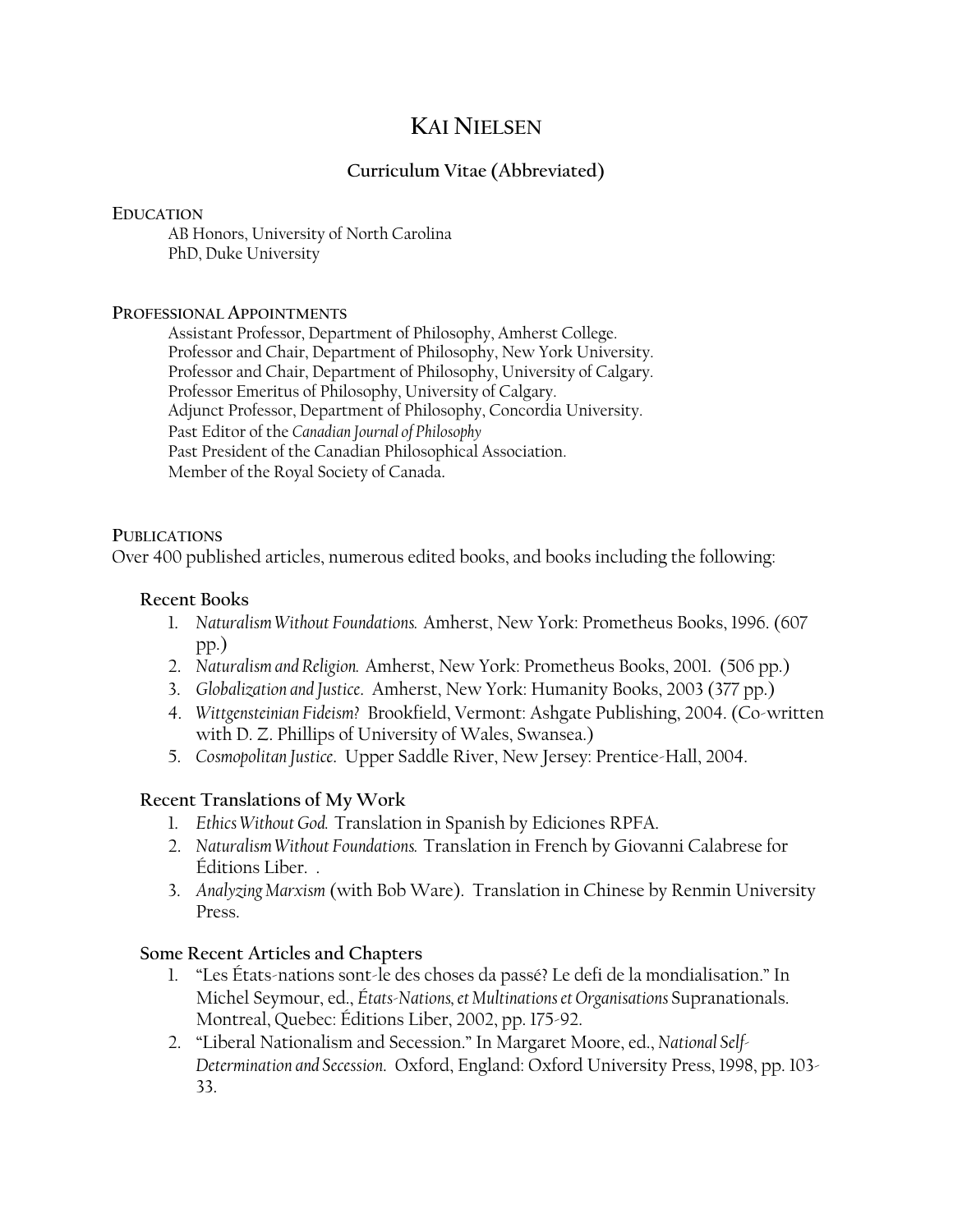- 3. "Richard Rorty." In John Shook and Joseph Margolis, eds., *The Blackwell Companion to Pragmatism*. Oxford, England: Blackwell, 2004.
- 4. "The Choice Between Perfectionism and Rawlsian Contractarianism." In Chandra Kukathas, ed., *John Rawls: Critical Assessments.* London: Routledge, 2003.
- 5. "On the Moral Justifiability of Terrorism (State and Otherwise)." *Osgood Hall Law Journal*, 2003.
- 6. "Violence and Terrorism." In Igor Primoratz, ed., *Terrorism: The Philosophical Issues.* New York: Macmillan, 2004.
- 7. "Rorty." In Robert Arrington, ed., *The World's Great Philosophers.* Oxford, England: Blackwell, 2004.
- 8. "Towards a Liberal Socialist Cosmopolitan Nationalism." *International Journal of Philosophical Studies,* 2004.
- 9. "Reflective Equilibrium." In Patricia H. Werhane and R. Edward Freeman, eds., *The Blackwell Encyclopedic Dictionary of Business Ethics,* Second Edition. Oxford, England: Blackwell, 2004.
- 10. "Wittgenstein and Wittgensteinians on Religion." In Robert Arrington and Mark Addis, eds., *Wittgenstein and the Philosophy of Religion.* London: Routledge, 2001, pp. 137- 66.
- 11. "Remarks on Béla Szabados', 'After Religion? Remarks on Nielsen's Wittgenstein'." *Dialogue,* forthcoming.

# **RECENT CONFERENCE PARTICIPATION**

- 1. Responses to critics in the symposium on my *Naturalism and Religion* at the Canadian Philosophical Association Meetings at University of Toronto, May 2002.
- 2. Paper presented to conference on *Wittgensteinian Fideism?* at Claremont Graduate University in Los Angeles, Feb. 14-15, 2003.
- 3. Paper presented to conference on *Civil Disobedience and Terrorism* at Osgoode Hall Law School, York University in Toronto, Oct. 9-10, 2003.
- 4. Invited paper presented to *The Ethics, Religion and Future of Humanity* section of the 20<sup>th</sup> World Congress of Philosophy at Boston, Aug 10-16, 1998.
- 5. Paper presented to colloquium on *Resource Allocation in Ethics for Alberta Provincial Health Ethics Network* at Lethbridge, Alberta, Nov. 2003.
- 6. Invited paper, "Rawls and Politics," to the Philosophy Department of the University of Southern California, Los Angeles, California, Feb 17, 2003.
- 7. Invited paper, "Structure of Markets and Prospects for Democracy," to the Philosophy Department of Queen's University, Kingston, Ontario, Sep 28, 2002.
- 8. Participant in symposium on *Cosmopolitan Justice* at the Canadian Philosophical Association Meetings, University of Toronto, May 2002.
- 9. Responses to my critics at the *Conference in Honour of Kai Nielsen*, Concordia University, Montreal, Quebec, Oct. 3-4, 2003.
- 10. Paper presented to conference on *Globalization and Imperialism* at Université du Québec à Montreal, Oct. 10-13, 2003.
- 11. Keynote address and paper "Cosmopolitanism" to the Maritime Philosophical Association Meetings, Moncton, NB, Oct 16-17, 2003.
- 12. Invited Paper to the Philosophy Department, University of San Diego, Spring 2004.